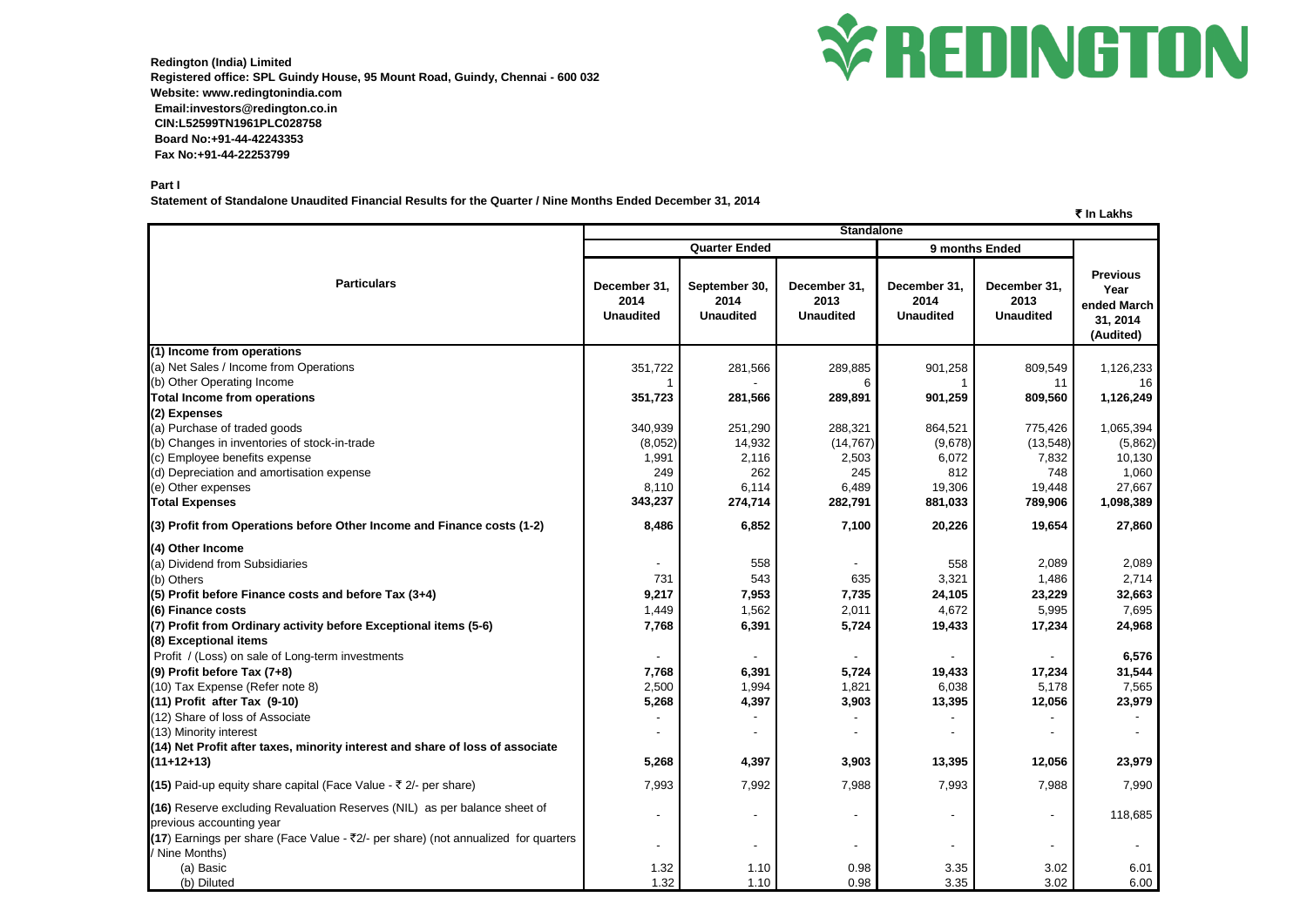**Registered office: SPL Guindy House, 95 Mount Road, Guindy, Chennai - 600 032 Website: www.redingtonindia.com Email:investors@redington.co.in CIN:L52599TN1961PLC028758 Board No:+91-44-42243353 Fax No:+91-44-22253799**



` **In Lakhs**

**Part I**

**Statement of Consolidated Unaudited Financial Results for the Quarter / Nine Months Ended December 31, 2014**

|                                                                                                       | <b>Consolidated</b>                      |                                           |                                          |                                          |                                          |                                                                 |  |
|-------------------------------------------------------------------------------------------------------|------------------------------------------|-------------------------------------------|------------------------------------------|------------------------------------------|------------------------------------------|-----------------------------------------------------------------|--|
|                                                                                                       |                                          | <b>Quarter Ended</b>                      |                                          | 9 months Ended                           |                                          |                                                                 |  |
| <b>Particulars</b>                                                                                    | December 31,<br>2014<br><b>Unaudited</b> | September 30,<br>2014<br><b>Unaudited</b> | December 31,<br>2013<br><b>Unaudited</b> | December 31,<br>2014<br><b>Unaudited</b> | December 31,<br>2013<br><b>Unaudited</b> | <b>Previous</b><br>Year ended<br>March 31,<br>2014<br>(Audited) |  |
| (1) Income from operations                                                                            |                                          |                                           |                                          |                                          |                                          |                                                                 |  |
| (a) Net Sales / Income from Operations                                                                | 842,717                                  | 775,778                                   | 712,820                                  | 2,334,081                                | 1,982,460                                | 2,794,066                                                       |  |
| (b) Other Operating Income                                                                            |                                          |                                           |                                          |                                          | 22                                       | 30                                                              |  |
| <b>Total Income from operations</b>                                                                   | 842,718                                  | 775,778                                   | 712,827                                  | 2,334,083                                | 1,982,482                                | 2,794,096                                                       |  |
| (2) Expenses                                                                                          |                                          |                                           |                                          |                                          |                                          |                                                                 |  |
| (a) Purchase of traded goods                                                                          | 829,705                                  | 722,351                                   | 682,124                                  | 2,261,082                                | 1,893,392                                | 2,662,190                                                       |  |
| (b) Changes in inventories of stock-in-trade                                                          | (36, 730)                                | 9,898                                     | (11, 203)                                | (57, 924)                                | (29, 536)                                | (33, 209)                                                       |  |
| (c) Employee benefits expense                                                                         | 11,965                                   | 11,575                                    | 10,652                                   | 34,443                                   | 30,556                                   | 41,056                                                          |  |
| (d) Depreciation and amortisation expense                                                             | 1,038                                    | 994                                       | 997                                      | 3,044                                    | 2,831                                    | 3,850                                                           |  |
| (e) Other expenses                                                                                    | 19,563                                   | 16,080                                    | 13,902                                   | 49,579                                   | 41,679                                   | 58,511                                                          |  |
| <b>Total Expenses</b>                                                                                 | 825,541                                  | 760,898                                   | 696,472                                  | 2,290,224                                | 1,938,922                                | 2,732,398                                                       |  |
| (3) Profit from Operations before Other Income and Finance costs (1-2)                                | 17,177                                   | 14,880                                    | 16,355                                   | 43,859                                   | 43,560                                   | 61,698                                                          |  |
| (4) Other Income                                                                                      |                                          |                                           |                                          |                                          |                                          |                                                                 |  |
| (a) Dividend from Subsidiaries                                                                        |                                          |                                           |                                          |                                          |                                          |                                                                 |  |
| (b) Others                                                                                            | 2,018                                    | 1,283                                     | 1,643                                    | 6,333                                    | 4,146                                    | 6,413                                                           |  |
| (5) Profit before Finance costs and before Tax (3+4)                                                  | 19,195                                   | 16,163                                    | 17,998                                   | 50,192                                   | 47,706                                   | 68,111                                                          |  |
| (6) Finance costs                                                                                     | 3,996                                    | 3,792                                     | 5,018                                    | 11,776                                   | 14,494                                   | 18,693                                                          |  |
| (7) Profit from Ordinary activity before Exceptional items (5-6)                                      | 15,199                                   | 12,371                                    | 12,980                                   | 38,416                                   | 33,212                                   | 49,418                                                          |  |
| (8) Exceptional items                                                                                 |                                          |                                           |                                          |                                          |                                          |                                                                 |  |
| Profit / (Loss) on sale of Long-term investments                                                      |                                          |                                           |                                          |                                          |                                          | (907)                                                           |  |
| (9) Profit before Tax (7+8)                                                                           | 15,199                                   | 12,371                                    | 12,980                                   | 38,416                                   | 33,212                                   | 48,511                                                          |  |
| (10) Tax Expense (Refer note 8)                                                                       | 3,939                                    | 3,352                                     | 3,265                                    | 9,602                                    | 9,169                                    | 12,718                                                          |  |
| (11) Profit after Tax (9-10)                                                                          | 11,260                                   | 9,019                                     | 9,715                                    | 28,814                                   | 24,043                                   | 35,793                                                          |  |
| (12) Share of loss of Associate                                                                       |                                          | (5)                                       |                                          | (5)                                      |                                          |                                                                 |  |
| (13) Minority interest                                                                                | (1, 153)                                 | (419)                                     | (1,048)                                  | (2, 415)                                 | (1,684)                                  | (2, 129)                                                        |  |
| (14) Net Profit after taxes, minority interest and share of loss of associate                         |                                          |                                           |                                          |                                          |                                          |                                                                 |  |
| $(11+12+13)$                                                                                          | 10,107                                   | 8,595                                     | 8,667                                    | 26,394                                   | 22,359                                   | 33,664                                                          |  |
| (15) Paid-up equity share capital (Face Value - ₹ 2/- per share)                                      | 7,993                                    | 7,992                                     | 7,988                                    | 7,993                                    | 7,988                                    | 7,990                                                           |  |
| (16) Reserve excluding Revaluation Reserves (NIL) as per balance sheet of<br>previous accounting year |                                          |                                           | $\overline{\phantom{a}}$                 | $\overline{\phantom{a}}$                 |                                          | 194,140                                                         |  |
| (17) Earnings per share (Face Value - ₹2/- per share) (not annualized for quarters<br>/ Nine Months)  |                                          |                                           | $\blacksquare$                           |                                          |                                          |                                                                 |  |
| (a) Basic                                                                                             | 2.53                                     | 2.15                                      | 2.17                                     | 6.61                                     | 5.60                                     | 8.43                                                            |  |
| (b) Diluted                                                                                           | 2.53                                     | 2.15                                      | 2.17                                     | 6.60                                     | 5.60                                     | 8.42                                                            |  |